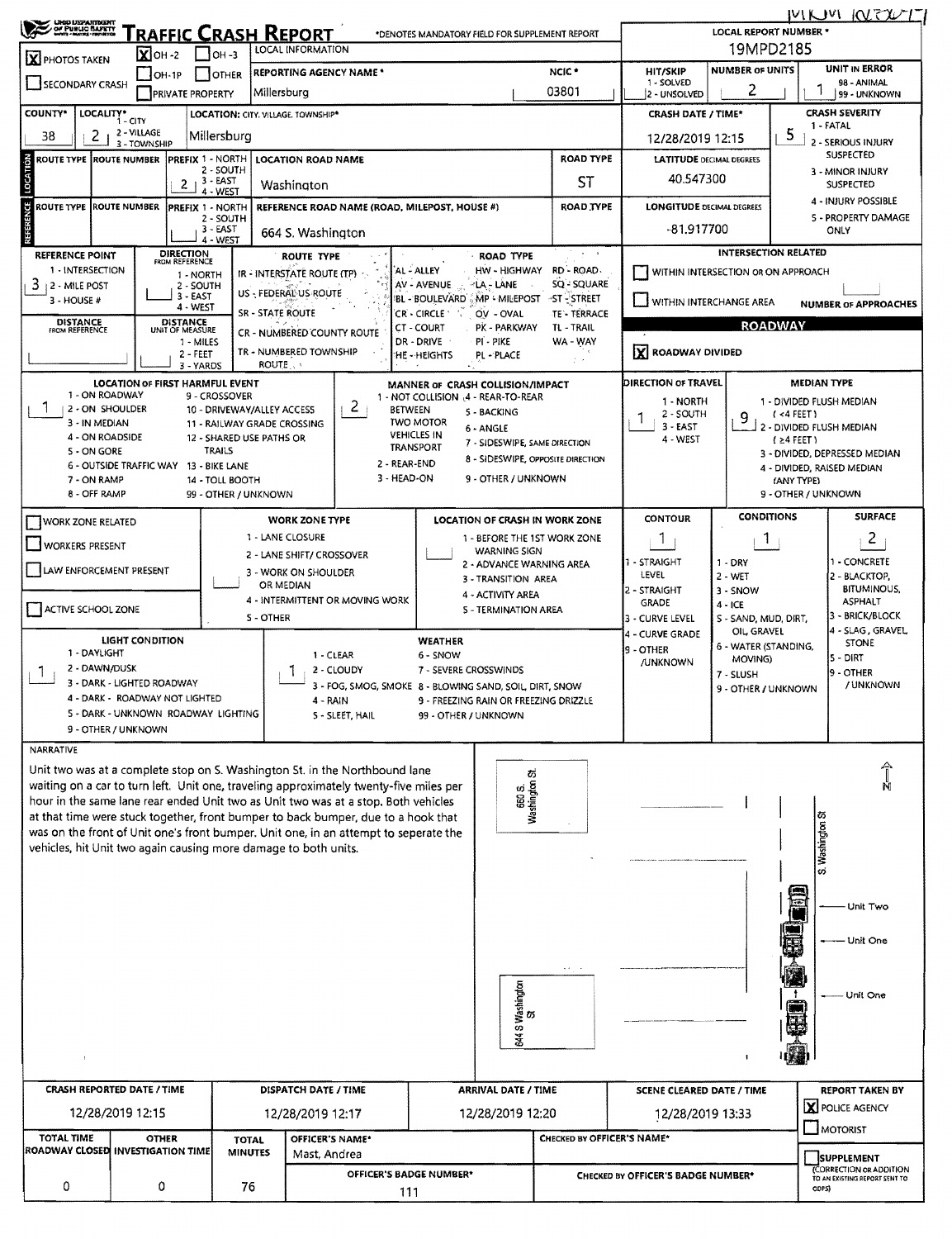|                                                                                                                                        | <b>LOCAL REPORT NUMBER</b>                                              |                                                                                  |                                                            |                                                      |                                                                    |  |  |  |  |  |
|----------------------------------------------------------------------------------------------------------------------------------------|-------------------------------------------------------------------------|----------------------------------------------------------------------------------|------------------------------------------------------------|------------------------------------------------------|--------------------------------------------------------------------|--|--|--|--|--|
| <b>OHIO DEPARTMENT</b><br>OF PUBLIC BAPETY                                                                                             |                                                                         |                                                                                  |                                                            |                                                      | 19MPD2185                                                          |  |  |  |  |  |
| OWNER NAME: LAST, FIRST, MIDDLE (C) SAME AS DRIVERY<br>UNIT#                                                                           |                                                                         |                                                                                  | OWNER PHONE:INCLUDE AREA CODE (E) SAME AS DRIVER)          |                                                      | DAMAGE                                                             |  |  |  |  |  |
| VAUGHN, KATHY, J                                                                                                                       |                                                                         | 740-963-2536                                                                     |                                                            | <b>DAMAGE SCALE</b>                                  |                                                                    |  |  |  |  |  |
| OWNER ADDRESS: STREET, CITY, STATE, ZIP ( O SAME AS DRIVER)                                                                            |                                                                         |                                                                                  |                                                            | 1 - NONE                                             | 3 - FUNCTIONAL DAMAGE                                              |  |  |  |  |  |
| 31927 SR 83, MILLERSBURG, OH, 44654                                                                                                    |                                                                         |                                                                                  |                                                            | 4<br>2 - MINOR DAMAGE                                | 4 - DISABLING DAMAGE                                               |  |  |  |  |  |
| <b>COMMERCIAL CARRIER: NAME, ADDRESS, CITY, STATE, ZIP</b>                                                                             |                                                                         |                                                                                  | COMMERCIAL CARRIER PHONE: INCLUDE AREA CODE                | 9 - UNKNOWN                                          |                                                                    |  |  |  |  |  |
|                                                                                                                                        |                                                                         |                                                                                  |                                                            | <b>DAMAGED AREA(S)</b><br>INDICATE ALL THAT APPLY    |                                                                    |  |  |  |  |  |
| LP STATE   LICENSE PLATE #<br><b>VEHICLE IDENTIFICATION #</b>                                                                          |                                                                         | <b>VEHICLE YEAR</b>                                                              | <b>VEHICLE MAKE</b>                                        |                                                      |                                                                    |  |  |  |  |  |
| <b>FIT3709</b><br>ОН<br>1J4FA49S54P783505<br><b>INSURANCE COMPANY</b><br><b>INSURANCE POLICY #</b>                                     |                                                                         | 2004<br>COLOR                                                                    | JEEP<br><b>VEHICLE MODEL</b>                               |                                                      |                                                                    |  |  |  |  |  |
| <b>HINSURANCE</b><br><b>XIVERIFIED</b><br><b>ERIE INSURANCE</b><br>Q057807084                                                          |                                                                         | SIL                                                                              | WRANGLER                                                   |                                                      |                                                                    |  |  |  |  |  |
| <b>TYPE OF USE</b><br>US DOT #                                                                                                         |                                                                         | TOWED BY: COMPANY NAME                                                           |                                                            |                                                      |                                                                    |  |  |  |  |  |
| IN EMERGENCY<br>COMMERCIAL<br>GOVERNMENT<br><b>RESPONSE</b>                                                                            | RIGZ                                                                    |                                                                                  |                                                            | -3                                                   |                                                                    |  |  |  |  |  |
| VEHICLE WEIGHT GVWR/GCWR<br># OCCUPANTS<br>INTERLOCK<br>1 - s10K LBS.                                                                  |                                                                         | <b>HAZARDOUS MATERIAL</b><br><b>IMATERIAL</b><br>CLASS #                         | PLACARD ID#                                                |                                                      |                                                                    |  |  |  |  |  |
| DEVICE<br>HIT/SKIP UNIT<br>EQUIPPED<br>$3 - 26K$ LBS.                                                                                  | 2 - 10.001 - 26K LBS.                                                   | RELEASED<br>PLACARD                                                              |                                                            |                                                      |                                                                    |  |  |  |  |  |
| 12 - GOLF CART<br>1 - PASSENGER CAR<br>6 - VAN (9-1S SEATS)                                                                            | 18 - LIMO (LIVERY VEHICLE)                                              |                                                                                  | 23 - PEDESTRIAN/SKATER                                     |                                                      |                                                                    |  |  |  |  |  |
| 2 - PASSENGER VAN<br>7 - MOTORCYCLE 2-WHEELED<br>13 - SNOWMOBILE<br>3<br>(MINIVAN)<br>8 - MOTORCYCLE 3-WHEELED<br>14 - SINGLE UNIT     | 19 - BUS (16+ PASSENGERS)                                               |                                                                                  | 24 - WHEELCHAIR (ANY TYPE)                                 |                                                      |                                                                    |  |  |  |  |  |
| TRUCK<br>UNIT TYPE 3 - SPORT UTILITY<br>9 - AUTOCYCLE                                                                                  | 20 - OTHER VEHICLE<br>21 - HEAVY EQUIPMENT                              |                                                                                  | 25 - OTHER NON-MOTORIST<br>26 - BICYCLE                    |                                                      | 10<br>ø                                                            |  |  |  |  |  |
| VEHICLE<br>15 - SEMI-TRACTOR<br>10 - MOPED OR MOTORIZED<br>BICYCLE<br>16 - FARM EQUIPMENT<br>4 - PICK UP                               | 22 - ANIMAL WITH RIDER OR                                               | 27 - TRAIN                                                                       |                                                            |                                                      |                                                                    |  |  |  |  |  |
| 5 - CARGO VAN<br>11 - ALL TERRAIN VEHICLE<br>17 - MOTORHOME                                                                            |                                                                         | ANIMAL-DRAWN VEHICLE                                                             | 99 - UNKNOWN OR HIT/SKIP                                   |                                                      |                                                                    |  |  |  |  |  |
| (ATV/UTV)<br># OF TRAILING UNITS                                                                                                       |                                                                         |                                                                                  |                                                            |                                                      | 12                                                                 |  |  |  |  |  |
| WAS VEHICLE OPERATING IN AUTONOMOUS<br>0 - NO AUTOMATION                                                                               |                                                                         | 3 - CONDITIONAL AUTOMATION 9 - UNKNOWN                                           |                                                            |                                                      | 12                                                                 |  |  |  |  |  |
| MODE WHEN CRASH OCCURRED?<br>0<br>1 - DRIVER ASSISTANCE                                                                                |                                                                         | 4 - HIGH AUTOMATION                                                              |                                                            |                                                      |                                                                    |  |  |  |  |  |
| 1 - YES 2 - NO 9 - OTHER / UNKNOWN AUTONOMOUS 2 - PARTIAL AUTOMATION S - FULL AUTOMATION                                               |                                                                         |                                                                                  |                                                            |                                                      |                                                                    |  |  |  |  |  |
| MODE LEVEL<br>1 - NONE<br>$11 - FIRE$<br>6 - BUS - CHARTER/TOUR                                                                        | 16 - FARM                                                               |                                                                                  | 21 - MAIL CARRIER                                          |                                                      |                                                                    |  |  |  |  |  |
| $2 - TAXI$<br>7 - BUS - INTERCITY<br>12 - MILITARY                                                                                     |                                                                         | 17 - MOWING                                                                      | 99 - OTHER / UNKNOWN                                       |                                                      |                                                                    |  |  |  |  |  |
| 3 - ELECTRONIC RIDE<br><b>B - BUS - SHUTTLE</b><br>13 - POLICE<br>SHARING<br><b>SPECIAL</b>                                            |                                                                         | 18 - SNOW REMOVAL                                                                |                                                            |                                                      |                                                                    |  |  |  |  |  |
| 9 - BUS - OTHER<br>14 - PUBLIC UTILITY<br>FUNCTION 4 - SCHOOL TRANSPORT<br>10 - AMBULANCE                                              | 1S - CONSTRUCTION EQUIP.                                                | 19 - TOWING<br>20 - SAFETY SERVICE                                               |                                                            |                                                      |                                                                    |  |  |  |  |  |
| S - BUS - TRANSIT/COMMUTER                                                                                                             |                                                                         | PATROL                                                                           |                                                            |                                                      | 12<br>12                                                           |  |  |  |  |  |
| 1 - NO CARGO BODY TYPE<br>4 - LOGGING<br>/ NOT APPLICABLE<br>5 - INTERMODAL                                                            | 7 - GRAIN/CHIPS/GRAVEL<br>11 - DUMP                                     |                                                                                  | 99 - OTHER / UNKNOWN                                       |                                                      |                                                                    |  |  |  |  |  |
| 8 - POLE<br>$2 - BUS$<br>CARGO<br><b>CONTAINER CHASSIS</b><br>9 - CARGO TANK                                                           |                                                                         | 12 - CONCRETE MIXER<br>13 - AUTO TRANSPORTER                                     |                                                            |                                                      | 9 H<br>тн<br>9<br>- 3<br>-3                                        |  |  |  |  |  |
| 3 - VEHICLE TOWING<br>6 - CARGOVAN<br><b>BODY</b><br>10 - FLAT BED<br>ANOTHER MOTOR VEHICLE<br>/ENCLOSED BOX<br><b>TYPE</b>            |                                                                         | 14 - GARBAGE/REFUSE                                                              |                                                            |                                                      |                                                                    |  |  |  |  |  |
| 1 - TURN SIGNALS<br>4 - BRAKES                                                                                                         | 7 - WORN OR SLICK TIRES                                                 | 9 - MOTOR TROUBLE                                                                | 99 - OTHER / UNKNOWN                                       |                                                      |                                                                    |  |  |  |  |  |
| 2 - HEAD LAMPS<br><b>S-STEERING</b><br><b>VEHICLE</b><br>DEFECTIVE                                                                     | 8 - TRAILER EQUIPMENT                                                   | 10 - DISABLED FROM PRIOR<br><b>ACCIDENT</b>                                      |                                                            |                                                      |                                                                    |  |  |  |  |  |
| 3 - TAIL LAMPS<br><b>6 - TIRE BLOWOUT</b><br><b>DEFECTS</b>                                                                            |                                                                         |                                                                                  |                                                            | $\Box$ - NO DAMAGE [ 0 ]                             | L. UNDERCARRIAGE [ 14 ]                                            |  |  |  |  |  |
| 1 - INTERSECTION -<br>4 - MIDBLOCK -                                                                                                   | 7 - SHOULDER/ROADSIDE                                                   | 10 - DRIVEWAY ACCESS                                                             | 99 - OTHER / UNKNOWN                                       |                                                      |                                                                    |  |  |  |  |  |
| MARKED CROSSWALK<br>MARKED CROSSWALK<br>8 - SIDEWALK<br>VON-MOTORIST 2 - INTERSECTION -<br>5 - TRAVEL LANE -                           |                                                                         | 11 - SHARED USE PATHS<br>OR TRAILS                                               |                                                            | $\Box$ . TOP [ 13 ]                                  | $\Box$ - ALL AREAS [ 15 ]                                          |  |  |  |  |  |
| LOCATION<br><b>UNMARKED CROSSWALK</b><br>OTHER LOCATION<br><b>ISLAND</b><br>AT IMPACT<br>3 - INTERSECTION - OTHER<br>6 - BICYCLE LANE  | 9 - MEDIAN/CROSSING                                                     | 12 - FIRST RESPONDER<br>AT INCIDENT SCENE                                        |                                                            |                                                      | $\Box$ - UNIT NOT AT SCENE [ 16 ]                                  |  |  |  |  |  |
| 1 - STRAIGHT AHEAD<br>9 - LEAVING TRAFFIC<br>1 - NON-CONTACT                                                                           |                                                                         | 15 - WALKING, RUNNING,                                                           | 21 - STANDING OUTSIDE                                      |                                                      | <b>INITIAL POINT OF CONTACT</b>                                    |  |  |  |  |  |
| LANE<br>2 - BACKING<br>2 - NON-COLLISION                                                                                               |                                                                         | JOGGING, PLAYING                                                                 | DISABLED VEHICLE                                           | 0 - NO DAMAGE                                        | 14 - UNDERCARRIAGE                                                 |  |  |  |  |  |
| 3 - CHANGING LANES<br>10 - PARKED<br>3<br>4 - OVERTAKING/PASSING<br>3 - STRIKING                                                       | 11 - SLOWING OR STOPPED                                                 | 16 - WORKING<br>17 - PUSHING VEHICLE                                             | 99 - OTHER / UNKNOWN                                       | 1-12 - REFER TO UNIT 15 - VEHICLE NOT AT SCENE<br>12 |                                                                    |  |  |  |  |  |
| PRE-CRASH 5 - MAKING RIGHT TURN<br>IN TRAFFIC<br><b>ACTION</b><br>4 - STRUCK<br><b>ACTIONS 6 - MAKING LEFT TURN</b><br>12 - DRIVERLESS |                                                                         | 18 - APPROACHING OR<br>LEAVING VEHICLE                                           |                                                            | DIAGRAM<br>99 - UNKNOWN                              |                                                                    |  |  |  |  |  |
| <b>5 - BOTH STRIKING</b><br>7 - MAKING U-TURN<br>& STRUCK                                                                              | 13 - NEGOTIATING A CURVE                                                | 19 - STANDING                                                                    |                                                            | 13 - TOP                                             |                                                                    |  |  |  |  |  |
| <b>B - ENTERING TRAFFIC</b><br>LANE<br>9 - OTHER / UNKNOWN                                                                             | 14 - ENTERING OR CROSSING 20 - OTHER NON-MOTORIST<br>SPECIFIED LOCATION |                                                                                  |                                                            |                                                      | TRAFFIC                                                            |  |  |  |  |  |
| 1 - NONE<br>8 - FOLLOWING TOO CLOSE 13 - IMPROPER START FROM<br>/ACDA                                                                  |                                                                         | <b>EQUIPMENT</b>                                                                 | 18 - OPERATING DEFECTIVE 23 - OPENING DOOR INTO<br>ROADWAY | <b>TRAFFICWAY FLOW</b>                               | <b>TRAFFIC CONTROL</b>                                             |  |  |  |  |  |
| 2 - FAILURE TO YIELD<br>3 - RAN RED LIGHT<br>9 - IMPROPER LANE                                                                         | A PARKED POSITION<br>14 - STOPPED OR PARKED                             | 19 - LOAD SHIFTING                                                               | 99 - OTHER IMPROPER                                        | 1 - ONE-WAY<br>2 - TWO-WAY                           | 1 - ROUNDABOUT 4 - STOP SIGN                                       |  |  |  |  |  |
| CHANGE<br>ILLEGALLY<br>4 - RAN STOP SIGN<br>8<br><b>S - UNSAFE SPEED</b><br>10 - IMPROPER PASSING                                      | 15 - SWERVING TO AVOID                                                  | /FALLING/SPILLING<br>20 - IMPROPER CROSSING                                      | ACTION                                                     | 2                                                    | 2 - SIGNAL<br>S - YIELD SIGN<br>6<br>3 - FLASHER<br>6 - NO CONTROL |  |  |  |  |  |
| CONTRIBUTING 6 - IMPROPER TURN<br>11 - DROVE OFF ROAD<br>16 - WRONG WAY                                                                |                                                                         | 21 - LYING IN ROADWAY                                                            |                                                            |                                                      |                                                                    |  |  |  |  |  |
| CIRCUMSTANCES 7 - LEFT OF CENTER<br>12 - IMPROPER BACKING                                                                              | 17 - VISION OBSTRUCTION                                                 | 22 - NOT DISCERNIBLE                                                             |                                                            | # OF THROUGH LANES<br>ON ROAD                        | <b>RAIL GRADE CROSSING</b><br>1 - NOT INVLOVED                     |  |  |  |  |  |
| <b>SEOUENCE OF EVENTS</b><br>$\theta = 1.4$                                                                                            |                                                                         |                                                                                  | $\Delta\omega$ , $\omega$ , $\omega$                       | 2                                                    | 2 - INVOLVED-ACTIVE CROSSING                                       |  |  |  |  |  |
| 1 - OVERTURN/ROLLOVER<br>7 - SEPARATION OF UNITS<br>20                                                                                 | EVENTS<br>12 - DOWNHILL RUNAWAY                                         | 19 - ANIMAL -OTHER                                                               | 23 - STRUCK BY FALLING.                                    |                                                      | 3 - INVOLVED-PASSIVE CROSSING                                      |  |  |  |  |  |
| 2 - FIRE/EXPLOSION<br><b>8 - RAN OFF ROAD RIGHT</b>                                                                                    | 13 - OTHER NON-COLLISION 20 - MOTOR VEHICLE IN                          | <b>TRANSPORT</b>                                                                 | SHIFTING CARGO OR<br>ANYTHING SET IN                       |                                                      | UNIT / NON-MOTORIST DIRECTION                                      |  |  |  |  |  |
| 3 - IMMERSION<br>9 - RAN OFF ROAD LEFT<br>14 - PEDESTRIAN<br>4 - JACKKNIFE<br>10 - CROSS MEDIAN<br>1S - PEDALCYCLE                     |                                                                         | 21 - PARKED MOTOR                                                                | MOTION BY A MOTOR                                          |                                                      | 1 - NORTH<br>S - NORTHEAST                                         |  |  |  |  |  |
| 2<br>5 - CARGO / EQUIPMENT<br>11 - CROSS CENTERLINE -<br>LOSS OR SHIFT<br>OPPOSITE DIRECTION<br>17 - ANIMAL - FARM                     | 16 - RAILWAY VEHICLE                                                    | VEHICLE<br>22 - WORK ZONE                                                        | VEHICLE<br>24 - OTHER MOVABLE                              |                                                      | 2 - SOUTH<br>6 - NORTHWEST                                         |  |  |  |  |  |
| OF TRAVEL<br>6 - EQUIPMENT FAILURE<br>18 - ANIMAL - DEER<br>3                                                                          |                                                                         | MAINTENANCE<br>EQUIPMENT                                                         | OBJECT                                                     | $F_{ROM}$   2<br>TO                                  | $3 - EAST$<br>7 - SOUTHEAST<br>4 - WEST<br>8 - SOUTHWEST           |  |  |  |  |  |
|                                                                                                                                        | <b>COLLISION WITH FIXED OBJECT - STRUCK</b>                             |                                                                                  |                                                            |                                                      | 9 - OTHER / UNKNOWN                                                |  |  |  |  |  |
| 25 - IMPACT ATTENUATOR<br>31 - GUARDRAIL END<br>/ CRASH CUSHION<br>32 - PORTABLE BARRIER                                               | 38 - OVERHEAD SIGN POST<br>39 - LIGHT / LUMINARIES<br>46 - FENCE        | 45 - EMBANKMENT                                                                  | 52 - BUILDING<br>53 - TUNNEL                               | UNIT SPEED                                           | DETECTED SPEED                                                     |  |  |  |  |  |
| 26 - BRIDGE OVERHEAD<br>33 - MEDIAN CABLE BARRIER<br><b>SUPPORT</b><br><b>STRUCTURE</b><br>34 - MEDIAN GUARDRAIL<br>40 - UTILITY POLE  | 48 - TREE                                                               | 47 - MAILBOX                                                                     | 54 - OTHER FIXED<br>OBJECT                                 |                                                      |                                                                    |  |  |  |  |  |
| 5<br>27 - BRIDGE PIER OR<br><b>BARRIER</b>                                                                                             | 41 - OTHER POST, POLE                                                   | 49 - FIRE HYDRANT                                                                | 99 - OTHER / UNKNOWN                                       | 25                                                   | 1 - STATED / ESTIMATED SPEED                                       |  |  |  |  |  |
| <b>ABUTMENT</b><br>35 - MEDIAN CONCRETE<br><b>BARRIER</b><br>28 - BRIDGE PARAPET<br>42 - CULVERT                                       | OR SUPPORT                                                              | <b>SO - WORK ZONE</b><br><b>MAINTENANCE</b><br>2 - CALCULATED / EDR<br>EQUIPMENT |                                                            |                                                      |                                                                    |  |  |  |  |  |
| 6<br>36 - MEDIAN OTHER BARRIER<br>29 - BRIDGE RAIL<br>43 - CURB<br>30 - GUARDRAIL FACE<br>37 - TRAFFIC SIGN POST<br>44 - DITCH         | S1 - WALL                                                               |                                                                                  |                                                            | POSTED SPEED                                         |                                                                    |  |  |  |  |  |
| FIRST HARMFUL EVENT<br><b>MOST HARMFUL EVENT</b>                                                                                       |                                                                         |                                                                                  |                                                            | 35                                                   | 3 - UNDETERMINED                                                   |  |  |  |  |  |
|                                                                                                                                        |                                                                         |                                                                                  |                                                            |                                                      |                                                                    |  |  |  |  |  |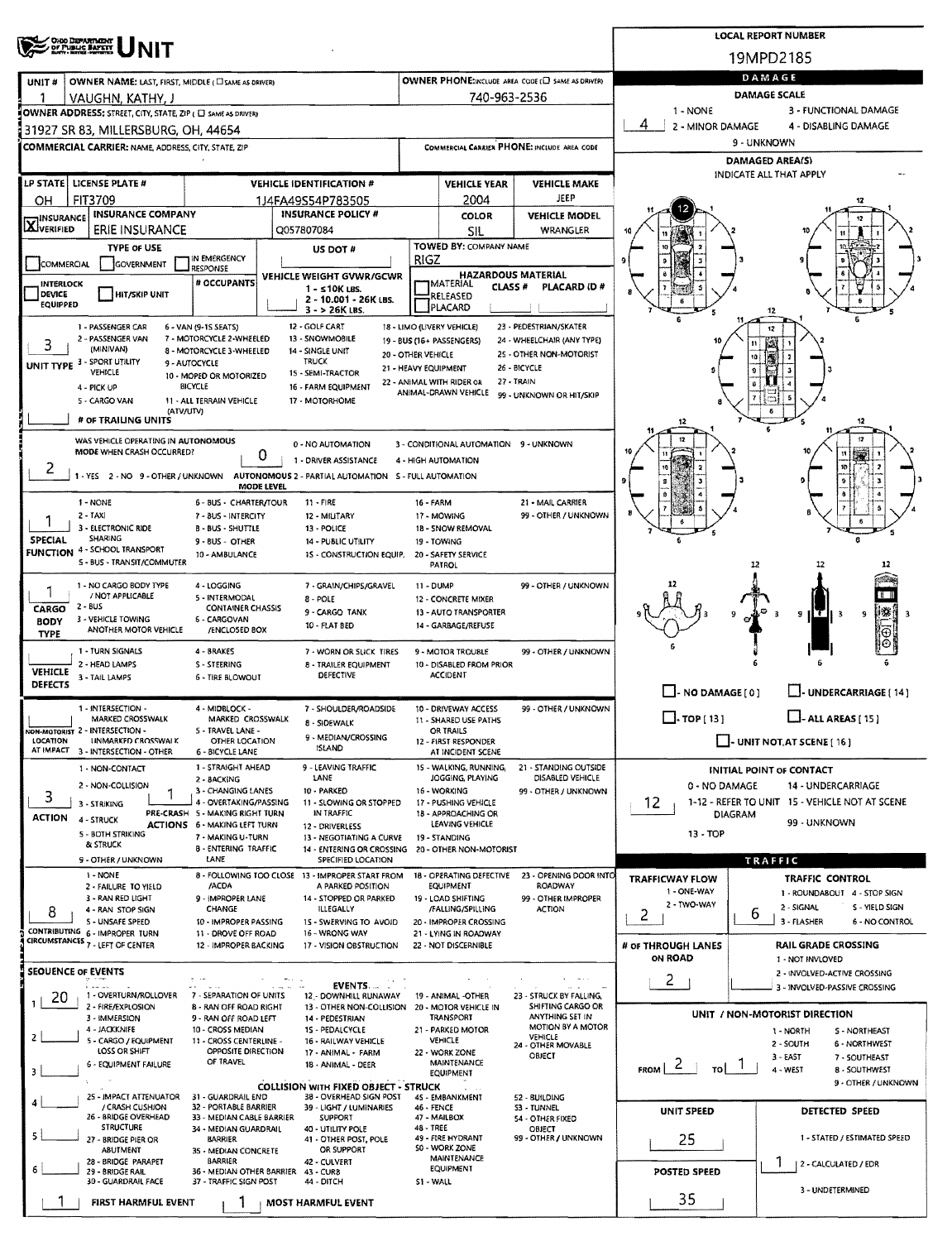|                                                                                                                     | <b>LOCAL REPORT NUMBER</b>                                             |                                                    |                                                            |                                             |                                                                    |  |  |  |  |  |
|---------------------------------------------------------------------------------------------------------------------|------------------------------------------------------------------------|----------------------------------------------------|------------------------------------------------------------|---------------------------------------------|--------------------------------------------------------------------|--|--|--|--|--|
| OHIO DEPARTMENT<br>OF PUBLIC BAFETT                                                                                 |                                                                        |                                                    |                                                            |                                             | 19MPD2185                                                          |  |  |  |  |  |
|                                                                                                                     |                                                                        |                                                    | OWNER PHONE:INCLUDE AREA CODE (E) SAME AS DRIVER)          | DAMAGE                                      |                                                                    |  |  |  |  |  |
| OWNER NAME: LAST, FIRST, MIDDLE ( CI SAME AS DRIVER)<br>UNIT#<br>2<br>DRZAZGA JR, DALE, H                           |                                                                        | 330-204-3491                                       |                                                            | <b>DAMAGE SCALE</b>                         |                                                                    |  |  |  |  |  |
| OWNER ADDRESS: STREET, CITY, STATE, ZIP ( [ ] SAME AS DRIVER!                                                       |                                                                        |                                                    |                                                            | $1 - NONE$                                  | 3 - FUNCTIONAL DAMAGE                                              |  |  |  |  |  |
| 1883 TWP. RD. 164, SUGARCREEK, OH, 44681                                                                            |                                                                        |                                                    |                                                            | 2<br>2 - MINOR DAMAGE                       | 4 - DISABLING DAMAGE                                               |  |  |  |  |  |
| <b>COMMERCIAL CARRIER; NAME, ADDRESS, CITY, STATE, ZIP</b>                                                          |                                                                        | COMMERCIAL CARRIER PHONE: INCLUDE AREA CODE        |                                                            |                                             | 9 - UNKNOWN                                                        |  |  |  |  |  |
|                                                                                                                     |                                                                        |                                                    |                                                            | DAMAGED AREA(S)<br>INDICATE ALL THAT APPLY  |                                                                    |  |  |  |  |  |
| <b>LP STATE LICENSE PLATE #</b>                                                                                     | <b>VEHICLE IDENTIFICATION #</b>                                        | <b>VEHICLE YEAR</b>                                | <b>VEHICLE MAKE</b>                                        |                                             |                                                                    |  |  |  |  |  |
| <b>HOT1133</b><br>OH                                                                                                | 1GCEK19T74E329404                                                      | 2004                                               | CHEVROLET                                                  | 12                                          |                                                                    |  |  |  |  |  |
| <b>INSURANCE COMPANY</b><br><b>X</b> INSURANCE                                                                      | <b>INSURANCE POLICY #</b>                                              | <b>COLOR</b>                                       | <b>VEHICLE MODEL</b>                                       | 12                                          |                                                                    |  |  |  |  |  |
| HUMMEL                                                                                                              | WNP5354090                                                             | <b>RED</b><br>TOWED BY: COMPANY NAME               | SILVERADO                                                  |                                             |                                                                    |  |  |  |  |  |
| <b>TYPE OF USE</b><br>IN EMERGENCY<br>COMMERCIAL<br><b>GOVERNMENT</b>                                               | US DOT #                                                               |                                                    |                                                            |                                             |                                                                    |  |  |  |  |  |
| <b>RESPONSE</b><br># OCCUPANTS                                                                                      | VEHICLE WEIGHT GVWR/GCWR                                               | <b>HAZARDOUS MATERIAL</b>                          |                                                            |                                             |                                                                    |  |  |  |  |  |
| <b>INTERLOCK</b><br>DEVICE<br>HIT/SKIP UNIT                                                                         | $1 - 510K$ LBS.<br>2 - 10.001 - 26K LBS.                               | <b>TMATERIAL</b><br>CLASS <sup>#</sup><br>RELEASED | PLACARD ID #                                               |                                             |                                                                    |  |  |  |  |  |
| <b>EQUIPPED</b>                                                                                                     | $3 - 26K$ LBS.                                                         | PLACARD                                            |                                                            |                                             | 12                                                                 |  |  |  |  |  |
| 1 - PASSENGER CAR<br>6 - VAN (9-15 SEATS)<br>2 - PASSENGER VAN<br>7 - MOTORCYCLE 2-WHEELED                          | 12 - GOLF CART<br>13 - SNOWMOBILE                                      | 18 - LIMO (LIVERY VEHICLE)                         | 23 - PEDESTRIAN/SKATER                                     |                                             | 12                                                                 |  |  |  |  |  |
| 4<br>(MINIVAN)<br><b>6 - MOTORCYCLE 3-WHEELED</b>                                                                   | 14 - SINGLE UNIT<br>20 - OTHER VEHICLE                                 | 19 - BUS (16+ PASSENGERS)                          | 24 - WHEELCHAIR (ANY TYPE)<br>25 - OTHER NON-MOTORIST      |                                             | Ŕ<br>10                                                            |  |  |  |  |  |
| UNIT TYPE 3 - SPORT UTILITY<br>9 - AUTOCYCLE<br>VEHICLE<br>10 - MOPED OR MOTORIZED                                  | <b>TRUCK</b><br>21 - HEAVY EQUIPMENT<br>15 - SEMI-TRACTOR              |                                                    | 26 - BICYCLE                                               |                                             | $\mathbf{9}$                                                       |  |  |  |  |  |
| BICYCLE<br>4 - PICK UP                                                                                              | 16 - FARM EQUIPMENT                                                    | 22 - ANIMAL WITH RIDER OR<br>ANIMAL-DRAWN VEHICLE  | 27 - TRAIN                                                 |                                             |                                                                    |  |  |  |  |  |
| S - CARGO VAN<br>11 - ALL TERRAIN VEHICLE<br>(ATV/UTV)                                                              | 17 - MOTORHOME                                                         |                                                    | 99 - UNKNOWN OR HIT/SKIP                                   |                                             |                                                                    |  |  |  |  |  |
| # OF TRAILING UNITS                                                                                                 |                                                                        |                                                    |                                                            | 12                                          | 12                                                                 |  |  |  |  |  |
| WAS VEHICLE OPERATING IN AUTONOMOUS                                                                                 | 0 - NO AUTOMATION                                                      | 3 - CONDITIONAL AUTOMATION 9 - UNKNOWN             |                                                            |                                             | 12                                                                 |  |  |  |  |  |
| MODE WHEN CRASH OCCURRED?<br>0                                                                                      | 1 - DRIVER ASSISTANCE                                                  | 4 - HIGH AUTOMATION                                |                                                            |                                             | ī.                                                                 |  |  |  |  |  |
| 1 - YES 2 - NO 9 - OTHER / UNKNOWN AUTONOMOUS 2 - PARTIAL AUTOMATION "S - FULL AUTOMATION                           |                                                                        |                                                    |                                                            |                                             | 10                                                                 |  |  |  |  |  |
| MODE LEVEL                                                                                                          | 11 - FIRE                                                              | <b>16 - FARM</b>                                   | 21 - MAIL CARRIER                                          |                                             |                                                                    |  |  |  |  |  |
| 1 - NONE<br>6 - BUS - CHARTER/TOUR<br>$2 - TAX$<br>7 - 8US - INTERCITY                                              | 12 - MILITARY                                                          | 17 - MOWING                                        | 99 - OTHER / UNKNOWN                                       |                                             |                                                                    |  |  |  |  |  |
| 3 - ELECTRONIC RIDE<br><b>8 - BUS - SHUTTLE</b><br>SHARING                                                          | 13 - POLICE                                                            | 18 - SNOW REMOVAL                                  |                                                            |                                             | e                                                                  |  |  |  |  |  |
| SPECIAL<br>9 - BUS - OTHER<br><b>FUNCTION 4 - SCHOOL TRANSPORT</b><br>10 - AM8ULANCE                                | <b>14 - PUBLIC UTILITY</b><br>15 - CONSTRUCTION EQUIP.                 | 19 TOWING<br>20 - SAFETY SERVICE                   |                                                            |                                             |                                                                    |  |  |  |  |  |
| S - BUS - TRANSIT/COMMUTER                                                                                          |                                                                        | PATROL                                             |                                                            |                                             | 12<br>12                                                           |  |  |  |  |  |
| 1 - NO CARGO BODY TYPE<br>4 - LOGGING                                                                               | 7 - GRAIN/CHIPS/GRAVEL                                                 | 11 - DUMP                                          | 99 - OTHER / UNKNOWN                                       |                                             |                                                                    |  |  |  |  |  |
| / NOT APPLICABLE<br>5 - INTERMODAL<br>2 - BUS<br><b>CARGO</b><br><b>CONTAINER CHASSIS</b>                           | <b>B-POLE</b>                                                          | 12 - CONCRETE MIXER                                |                                                            |                                             |                                                                    |  |  |  |  |  |
| 3 - VEHICLE TOWING<br>6 - CARGOVAN<br><b>BODY</b>                                                                   | 9 - CARGO TANK<br>10 - FLAT BEO                                        | 13 - AUTO TRANSPORTER<br>14 - GARBAGE/REFUSE       |                                                            |                                             | 18<br>9<br>нти з<br>9<br>з<br>в                                    |  |  |  |  |  |
| ANOTHER MOTOR VEHICLE<br><b>/ENCLOSED BOX</b><br><b>TYPE</b>                                                        |                                                                        |                                                    |                                                            |                                             |                                                                    |  |  |  |  |  |
| 1 - TURN SIGNALS<br>4 - BRAKES<br>2 - HEAD LAMPS<br>5 - STEERING                                                    | 7 - WORN OR SLICK TIRES<br>8 - TRAILER EQUIPMENT                       | 9 - MOTOR TROUBLE<br>10 - DISABLED FROM PRIOR      | 99 - OTHER / UNKNOWN                                       |                                             |                                                                    |  |  |  |  |  |
| <b>VEHICLE</b><br>3 - TAIL LAMPS<br><b>6 - TIRE BLOWOUT</b><br><b>DEFECTS</b>                                       | DEFECTIVE                                                              | <b>ACCIDENT</b>                                    |                                                            |                                             |                                                                    |  |  |  |  |  |
|                                                                                                                     |                                                                        |                                                    |                                                            | $\Box$ - NO DAMAGE [0]                      | UNDERCARRIAGE [ 14 ]                                               |  |  |  |  |  |
| 1 - INTERSECTION -<br>4 - MIDBLOCK -<br>MARKED CROSSWALK<br>MARKED CROSSWALK                                        | 7 - SHOULDER/ROADSIDE                                                  | 10 - DRIVEWAY ACCESS<br>11 - SHARED USE PATHS      | 99 - OTHER / UNKNOWN                                       | $\Box$ - TOP [ 13 ]                         | $\Box$ - ALL AREAS [ 15 ]                                          |  |  |  |  |  |
| 2 - INTERSECTION -<br>5 - TRAVEL LANE -<br>NON-                                                                     | 8 - SIDEWALK<br>9 - MEDIAN/CROSSING                                    | OR TRAILS                                          |                                                            |                                             |                                                                    |  |  |  |  |  |
| MOTORIST<br>UNMARKED CROSSWALK<br>OTHER LOCATION<br>LOCATION<br>3 - INTERSECTION - OTHER<br><b>6 - BICYCLE LANE</b> | <b>ISLAND</b>                                                          | 12 - FIRST RESPONDER<br>AT INCIDENT SCENE          |                                                            |                                             | $\Box$ - UNIT NOT AT SCENE [ 16 ]                                  |  |  |  |  |  |
| 1 - STRAIGHT AHEAD<br>1 - NON-CONTACT                                                                               | 9 - LEAVING TRAFFIC                                                    | 15 - WALKING, RUNNING,                             | 21 - STANDING OUTSIDE                                      |                                             | <b>INITIAL POINT OF CONTACT</b>                                    |  |  |  |  |  |
| 2 - BACKING<br>2 - NON-COLLISION<br>3 - CHANGING LANES                                                              | LANE<br>10 - PARKED                                                    | JOGGING, PLAYING<br>16 - WORKING                   | DISABLED VEHICLE<br>99 - OTHER / UNKNOWN                   | 0 - NO DAMAGE                               | 14 - UNDERCARRIAGE                                                 |  |  |  |  |  |
| 11<br>4<br>4 - OVERTAKING/PASSING<br>3 - STRIKING                                                                   | 11 - SLOWING OR STOPPED                                                | 17 - PUSHING VEHICLE                               |                                                            | 6.                                          | 1-12 - REFER TO UNIT 15 - VEHICLE NOT AT SCENE                     |  |  |  |  |  |
| PRE-CRASH 5 - MAKING RIGHT TURN<br><b>ACTION</b><br>4 - STRUCK<br>ACTIONS 6 - MAKING LEFT TURN                      | IN TRAFFIC<br>12 - DRIVERLESS                                          | 18 - APPROACHING OR<br>LEAVING VEHICLE             |                                                            | <b>DIAGRAM</b>                              | 99 - UNKNOWN                                                       |  |  |  |  |  |
| <b>S - BOTH STRIKING</b><br>7 - MAKING U-TURN<br>& STRUCK                                                           | 13 - NEGOTIATING A CURVE                                               | 19 - STANDING                                      |                                                            | $13 - TOP$                                  |                                                                    |  |  |  |  |  |
| 8 - ENTERING TRAFFIC<br>9 - OTHER / UNKNOWN<br>LANE                                                                 | 14 - ENTERING OR CROSSING<br>SPECIFIED LOCATION                        | 20 - OTHER NON-MOTORIST                            |                                                            |                                             | TRAFFIC                                                            |  |  |  |  |  |
| 1 - NONE                                                                                                            | 8 - FOLLOWING TOO CLOSE 13 - IMPROPER START FROM                       | <b>EQUIPMENT</b>                                   | 18 - OPERATING DEFECTIVE 23 - OPENING DOOR INTO<br>ROADWAY | <b>TRAFFICWAY FLOW</b>                      | <b>TRAFFIC CONTROL</b>                                             |  |  |  |  |  |
| /ACDA<br>2 - FAILURE TO YIELD<br>9 - IMPROPER LANE<br>3 - RAN RED LIGHT                                             | A PARKED POSITION<br>14 - STOPPED OR PARKED                            | 19 - LOAD SHIFTING                                 | 99 - OTHER IMPROPER                                        | 1 - ONE-WAY                                 | 1 - ROUNDABOUT 4 - STOP SIGN                                       |  |  |  |  |  |
| CHANGE<br>4 - RAN STOP SIGN                                                                                         | ILLEGALLY                                                              | /FALLING/SPILLING                                  | <b>ACTION</b>                                              | 2 - TWO-WAY<br>2                            | 2 - SIGNAL<br>5 - YIELD SIGN<br>6<br>3 - FLASHER<br>6 - NO CONTROL |  |  |  |  |  |
| S - UNSAFE SPEED<br>10 - IMPROPER PASSING<br>CONTRIBUTING 6 - IMPROPER TURN<br>11 - DROVE OFF ROAD                  | 15 - SWERVING TO AVOID<br>16 - WRONG WAY                               | 20 - IMPROPER CROSSING<br>21 - LYING IN ROADWAY    |                                                            |                                             |                                                                    |  |  |  |  |  |
| CIRCUMSTANCES <sub>7</sub> - LEFT OF CENTER<br>12 - IMPROPER BACKING                                                | 17 - VISION OBSTRUCTION                                                | 22 - NOT DISCERNIBLE                               |                                                            | # OF THROUGH LANES<br>ON ROAD               | <b>RAIL GRADE CROSSING</b><br>1 - NOT INVLOVED                     |  |  |  |  |  |
| <b>SEOUENCE OF EVENTS</b>                                                                                           |                                                                        |                                                    |                                                            |                                             | 2 - INVOLVED-ACTIVE CROSSING                                       |  |  |  |  |  |
| 1 - OVERTURN/ROLLOVER                                                                                               | <b>EVENTS</b>                                                          |                                                    |                                                            | 2                                           | 3 - INVOLVED-PASSIVE CROSSING                                      |  |  |  |  |  |
| 7 - SEPARATION OF UNITS<br>20<br>2 - FIRE/EXPLOSION<br>8 - RAN OFF ROAD RIGHT                                       | 12 - DOWNHILL RUNAWAY<br>13 - OTHER NON-COLLISION                      | 19 - ANIMAL -OTHER<br>20 - MOTOR VEHICLE IN        | 23 - STRUCK BY FALLING,<br>SHIFTING CARGO OR               |                                             |                                                                    |  |  |  |  |  |
| 3 - IMMERSION<br>9 - RAN OFF ROAD LEFT<br>4 - JACKKNIFE<br>10 - CROSS MEDIAN                                        | 14 - PEDESTRIAN<br>15 - PEDALCYCLE                                     | <b>TRANSPORT</b><br>21 - PARKED MOTOR              | ANYTHING SET IN<br>MOTION BY A MOTOR                       |                                             | UNIT / NON-MOTORIST DIRECTION<br>1 - NORTH<br>S - NORTHEAST        |  |  |  |  |  |
| 2<br>5 - CARGO / EQUIPMENT<br>11 - CROSS CENTERLINE -                                                               | 16 - RAILWAY VEHICLE                                                   | VEHICLE                                            | <b>VEHICLE</b><br>24 - OTHER MOVABLE                       |                                             | 2 - SOUTH<br>6 - NORTHWEST                                         |  |  |  |  |  |
| LOSS OR SHIFT<br>OPPOSITE DIRECTION<br>OF TRAVEL<br><b>6 - EQUIPMENT FAILURE</b>                                    | 17 - ANIMAL - FARM<br>18 - ANIMAL - DEER                               | 22 - WORK ZONE<br>MAINTENANCE                      | OBJECT                                                     | $F_{ROM}$ 2                                 | 3 - EAST<br>7 - SOUTHEAST                                          |  |  |  |  |  |
|                                                                                                                     |                                                                        | EQUIPMENT                                          |                                                            | τoΙ                                         | 4 - WEST<br><b>8 - SOUTHWEST</b><br>9 - OTHER / UNKNOWN            |  |  |  |  |  |
| 31 - GUARDRAIL END<br>25 - IMPACT ATTENUATOR                                                                        | <b>COLLISION WITH FIXED OBJECT - STRUCK</b><br>38 - OVERHEAD SIGN POST | 45 - EMBANKMENT                                    | <b>S2 - BUILDING</b>                                       |                                             |                                                                    |  |  |  |  |  |
| / CRASH CUSHION<br>32 - PORTABLE BARRIER<br>26 - BRIDGE OVERHEAD<br>33 - MEDIAN CABLE BARRIER                       | 39 - LIGHT / LUMINARIES<br><b>SUPPORT</b>                              | 46 - FENCE<br>47 - MAILBOX                         | 53 - TUNNEL<br><b>S4 - OTHER FIXED</b>                     | <b>UNIT SPEED</b>                           | DETECTED SPEED                                                     |  |  |  |  |  |
| <b>STRUCTURE</b><br>34 - MEDIAN GUARDRAIL<br>5<br><b>BARRIER</b><br>27 - BRIDGE PIER OR                             | 40 - UTILITY POLE<br>41 - OTHER POST, POLE                             | 48 - TREE<br>49 - FIRE HYDRANT                     | OBJECT<br>99 - OTHER / UNKNOWN                             |                                             | 1 - STATED / ESTIMATED SPEED                                       |  |  |  |  |  |
| ABUTMENT<br>35 - MEDIAN CONCRETE                                                                                    | OR SUPPORT                                                             | 50 - WORK ZONE                                     |                                                            | 0                                           |                                                                    |  |  |  |  |  |
| <b>BARRIER</b><br>28 - BRIDGE PARAPET<br>36 - MEDIAN OTHER BARRIER<br>29 - 8RIDGE RAIL                              | 42 - CULVERT<br>43 - CURB                                              | <b>MAINTENANCE</b><br>EQUIPMENT                    |                                                            | 1<br>  2 - CALCULATED / EDR<br>POSTED SPEED |                                                                    |  |  |  |  |  |
| 30 - GUARDRAIL FACE<br>37 - TRAFFIC SIGN POST                                                                       | 44 - DITCH                                                             | 51 - WALL                                          |                                                            | 3 - UNDETERMINED                            |                                                                    |  |  |  |  |  |
| FIRST HARMFUL EVENT                                                                                                 | MOST HARMFUL EVENT                                                     |                                                    |                                                            | 35                                          |                                                                    |  |  |  |  |  |
|                                                                                                                     |                                                                        |                                                    |                                                            |                                             |                                                                    |  |  |  |  |  |